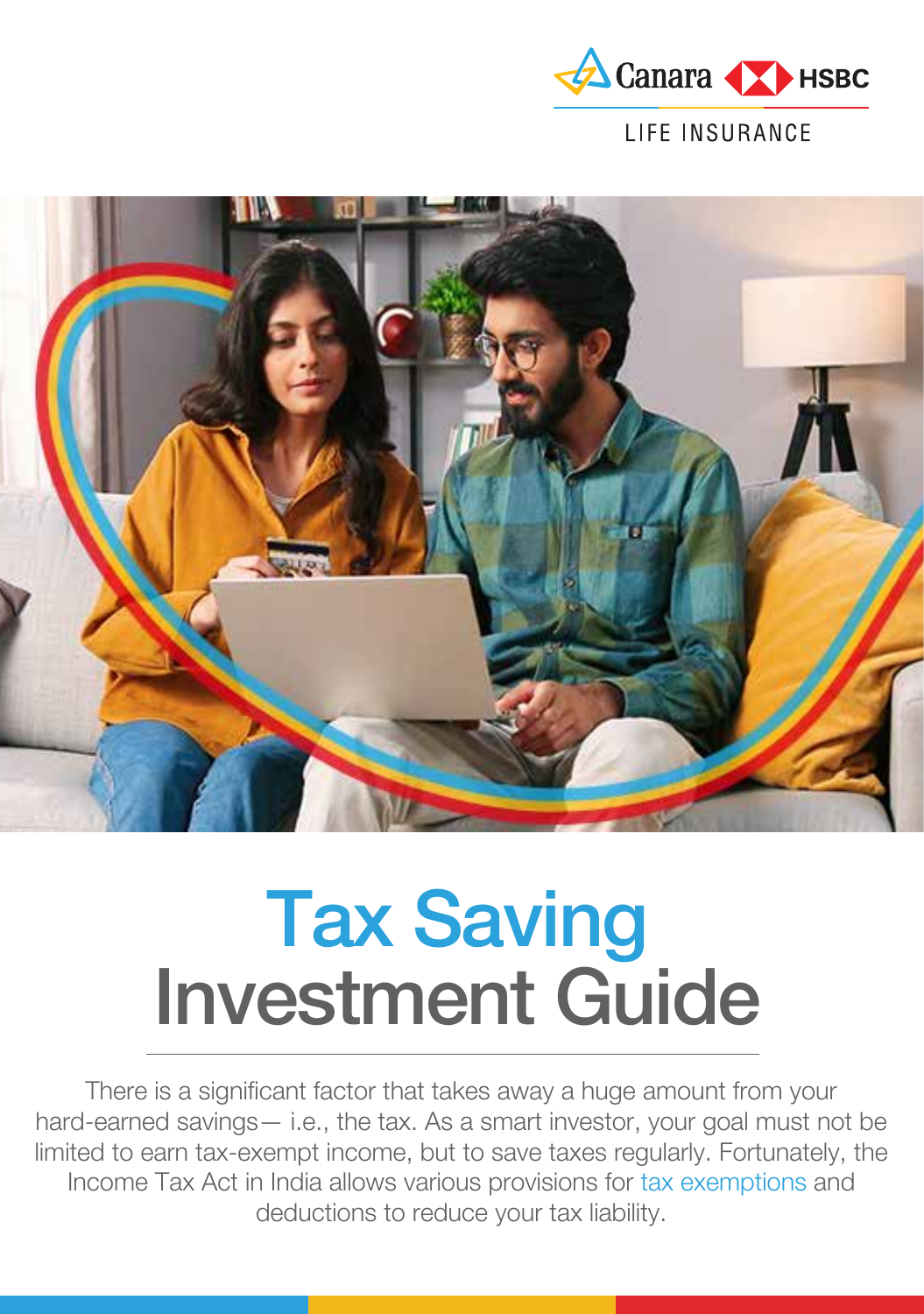## **Content**

Page 3 Types of Tax Saving

### Page 3

[What are Tax-Saving Investments?](#page-2-0)

### Page 4

[a. Life Insurance Plans](#page-3-0) b. Pension Plans

Page 5 [c. National Pension Scheme](#page-4-0)

### Page 11

k. Infrastructure Bonds

## Page 11

Why should you Buy [Tax-Saving Investments?](#page-10-0)

## Page 13

[Features of Tax-Saving](#page-12-0)

Investments

Page 14

[Benefits of Tax-Saving](#page-13-0) Investments

Page 15 [How to Buy Tax-Saving](#page-14-0) Investment Plans?

Page 6

d. Public Provident Fund

[e. Equity-Linked Saving Scheme](#page-5-0) 

Page 8 g. National saving certificate [h. Senior Citizen Savings Scheme](#page-7-0)

Page 17 [Who Should Buy a](#page-16-0) Tax-Saving Plan?

Page 7 [f. Sukanya Samriddhi Yojana](#page-6-0)

Page 9 [i. Unit Linked Insurance Plan](#page-8-0)

Page 10 [j. Five-Year Tax-Saving Fixed Deposit](#page-9-0)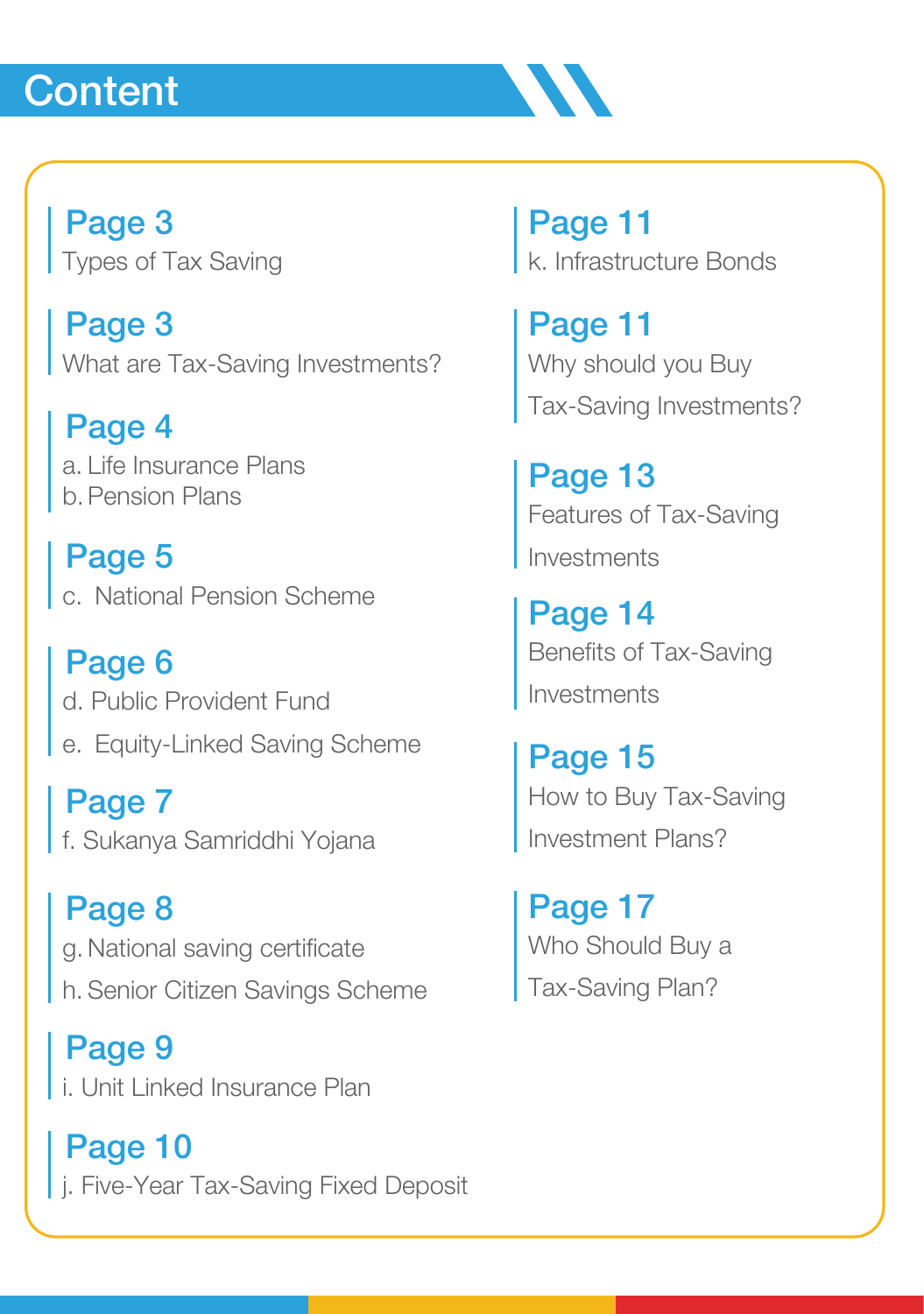## What are Tax-Saving Investments?

An individual income tax is levied on the salaries, investments, or any other forms of income an individual or household earns. Many individual income taxes are progressive. That means tax rates increase as a taxpayer's income increases, resulting in higher-earners paying a larger share of income taxes as compared to lower-earners.

The amount of tax payable is calculated is always on the net income at the current applicable tax rate. Thus, you can reduce your tax outflow in the following ways:

a) Earn tax-free incomes b) Invest money in tax-saving instruments

While tax-free income does not add to your taxable income for the year,

# <span id="page-2-0"></span>Types of Tax Saving

under various sections of the Income Tax Act. fits for your amount invested as per the provisions of the Income Tax Act. Tax-saving investments are those investments, wherein you can claim bene-There are various investments on which certain tax deductions are available Pension







**Schemes**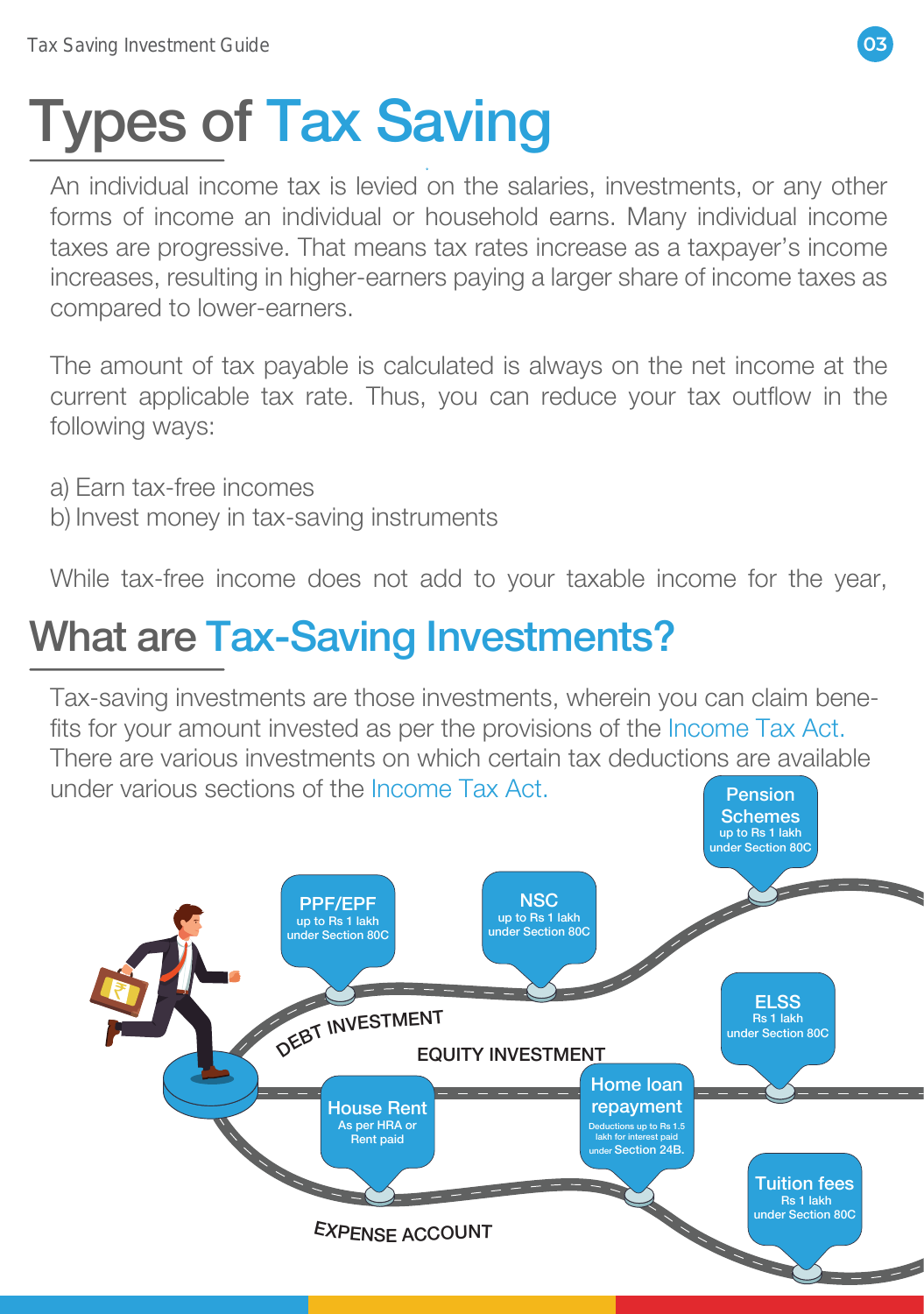

### <span id="page-3-0"></span>07 Life Insurance Plans

Life insurance is a simple investment instrument that guarantees financial securican save taxes by buying a life insurance plan. Such plans offer you a life cover, ty to the family members of the policyholder in case of his untimely demise. You along with a host of other benefits as well.

retirement goals. These plans fulfil the post-retirement needs of an individual. We all want to have a secured and peaceful retirement period. A pension plan can help you align you

| Purpose                      | To provide financial security to the<br>beneficiaries of the policyholder in the<br>event of his untimely death |
|------------------------------|-----------------------------------------------------------------------------------------------------------------|
| Tenure                       | 5 Years to Lifetime                                                                                             |
| Liquidity                    | You can withdraw from the policy after 5 years.                                                                 |
| Maximum annual<br>investment | No limit. However, ULIP plans have an annual limit of<br>Rs 2.5 lakhs to stay tax-exempt                        |

Rs 1.5 lakhs on the invested amount Maturity value tax-exempt if the annual investment did not exceed 10% of the life cover in the plan.

Tax Saving



| Purpose                      | To provide regular income support to<br>the policyholder after his retirement.             |
|------------------------------|--------------------------------------------------------------------------------------------|
| Tenure                       | 10 years to lifetime                                                                       |
| Liquidity                    | Payable after the retirement of the policyholder                                           |
| Maximum annual<br>investment | No limit                                                                                   |
| <b>Tax Saving</b>            | Rs 1.5 lakhs on invested amount, The regular<br>pension amount is taxable as salary income |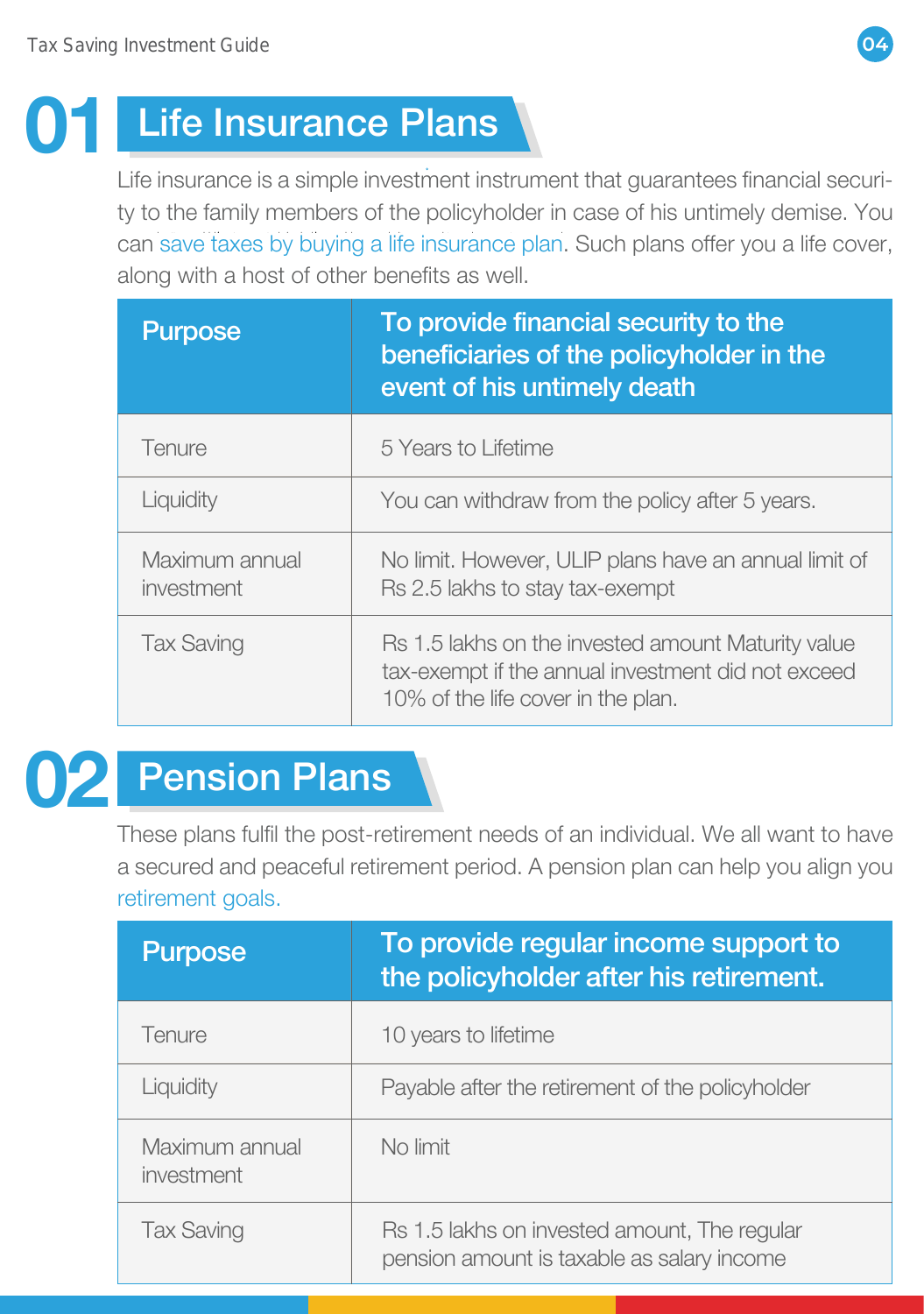

NPS is a government-run pension scheme that encourages people to regularly invest during their earning years.

#### <span id="page-4-0"></span>03 National Pension Scheme

| <b>Purpose</b>               | To provide a part of the savings corpus<br>immediately to the investor after his<br>retirement, and the rest of it as monthly<br>pension pay-outs                                                                                                                            |
|------------------------------|------------------------------------------------------------------------------------------------------------------------------------------------------------------------------------------------------------------------------------------------------------------------------|
| <b>Tenure</b>                | Up to 70 years of age                                                                                                                                                                                                                                                        |
| Liquidity                    | Payable after the retirement of the investor                                                                                                                                                                                                                                 |
| Maximum annual<br>investment | No limit on annual contribution                                                                                                                                                                                                                                              |
| <b>Tax Saving</b>            | • Self-contribution: Up to Rs 2 lakhs<br>• Employer's Contribution: 14% in case of Central<br>Govt. employee, rest 10% of (basic salary + DA)<br>• Up to 60% maturity value available for tax-free<br>withdrawal<br>• The remaining 40% necessarily goes to annuity<br>plans |

- 10% of your salary
- 20% of your gross total income (in case you're self-employed)

The maximum deduction you can avail in NPS is determined by your annual income as per the following conditions:

Lower of

• ₹1.5 lakh

An additional deduction of up to Rs 50,000 is available for excess self-contribution.

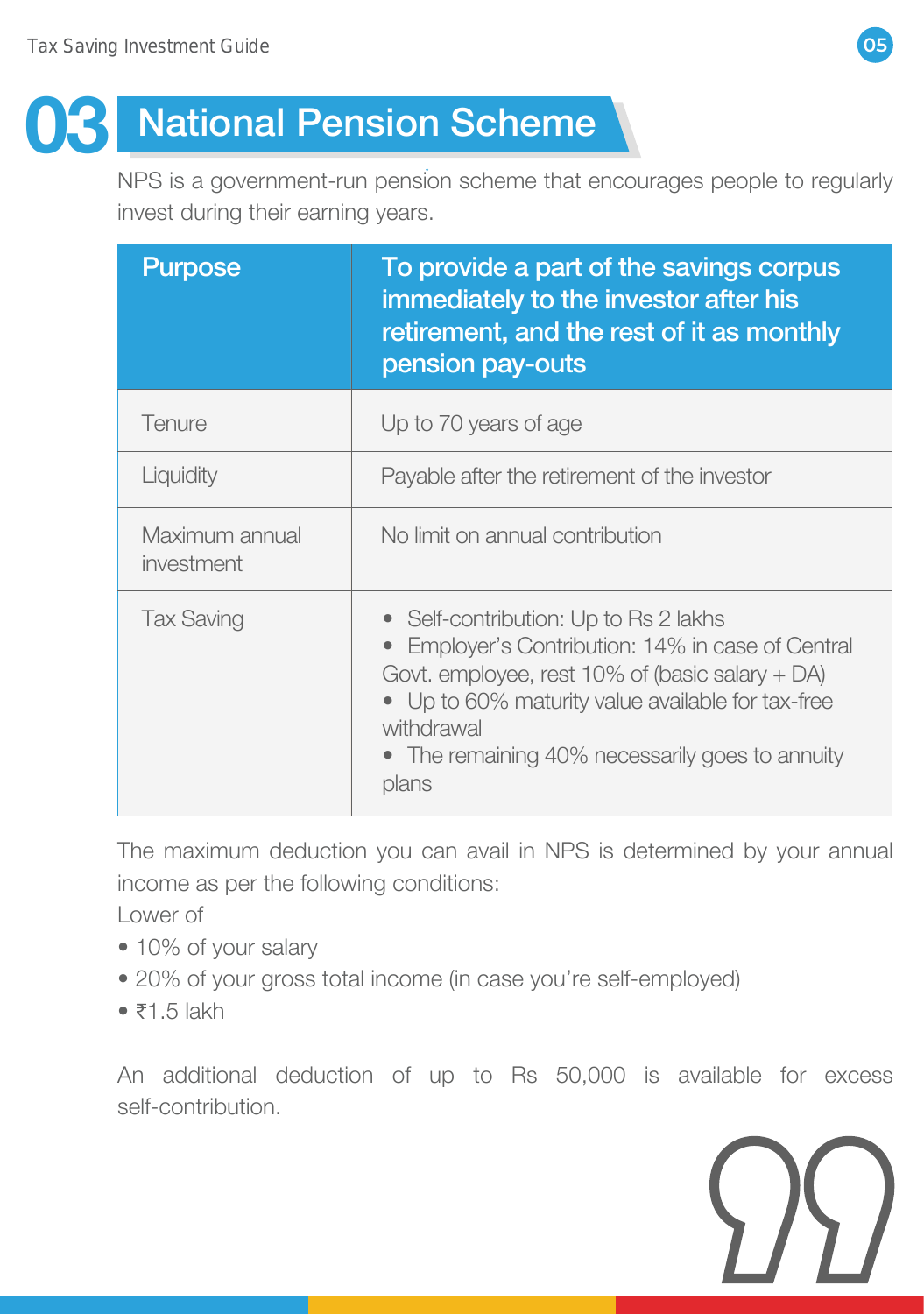

ELSS is a tax-saver, equity mutual fund scheme, in which you can invest at least 80% of your assets.

#### 05 Equity-Linked Saving Scheme

| <b>Purpose</b>               | To build a tax-free higher growth<br>investment corpus                                      |
|------------------------------|---------------------------------------------------------------------------------------------|
| <b>Tenure</b>                | 3 years or more                                                                             |
| Liquidity                    | Payable after 3 years of the investment                                                     |
| Maximum annual<br>investment | The maximum annual investment that can be<br>allowed for deduction u/s 80C is Rs 1.5 lakhs. |
| <b>Tax Saving</b>            | Rs 1.5 lakhs on the invested amount<br>Maturity value is tax-free up to a gain of Rs 1 Lakh |

#### <span id="page-5-0"></span>**U4** Public Provident Fund

saving corpus. It is one of the popular tax-saving investments in India. PPF is a long-term investment instrument that helps in building a retirement

| <b>Tax Saving</b> | • Rs 1.5 lakhs on self-contribution<br>• Accrued interest is tax-free |
|-------------------|-----------------------------------------------------------------------|
|                   | • Maturity Value is exempt from tax                                   |

| <b>Purpose</b>               | To build a tax-free savings corpus                                                                                                                                                                         |
|------------------------------|------------------------------------------------------------------------------------------------------------------------------------------------------------------------------------------------------------|
| Tenure                       | 15 years, extendable in the blocks of 5 years each.                                                                                                                                                        |
| Liquidity                    | • Loan facility available from the third year of<br>account operation<br>• Partial withdrawal facility from the sixth financial yrs<br>• Maturity value is payable after the 15 years of the<br>investment |
| Maximum annual<br>investment | The maximum annual investment allowed for<br>deduction is ₹1.5 lakhs. This limit applies even when<br>you have multiple accounts in the name of your<br>spouse and children.                               |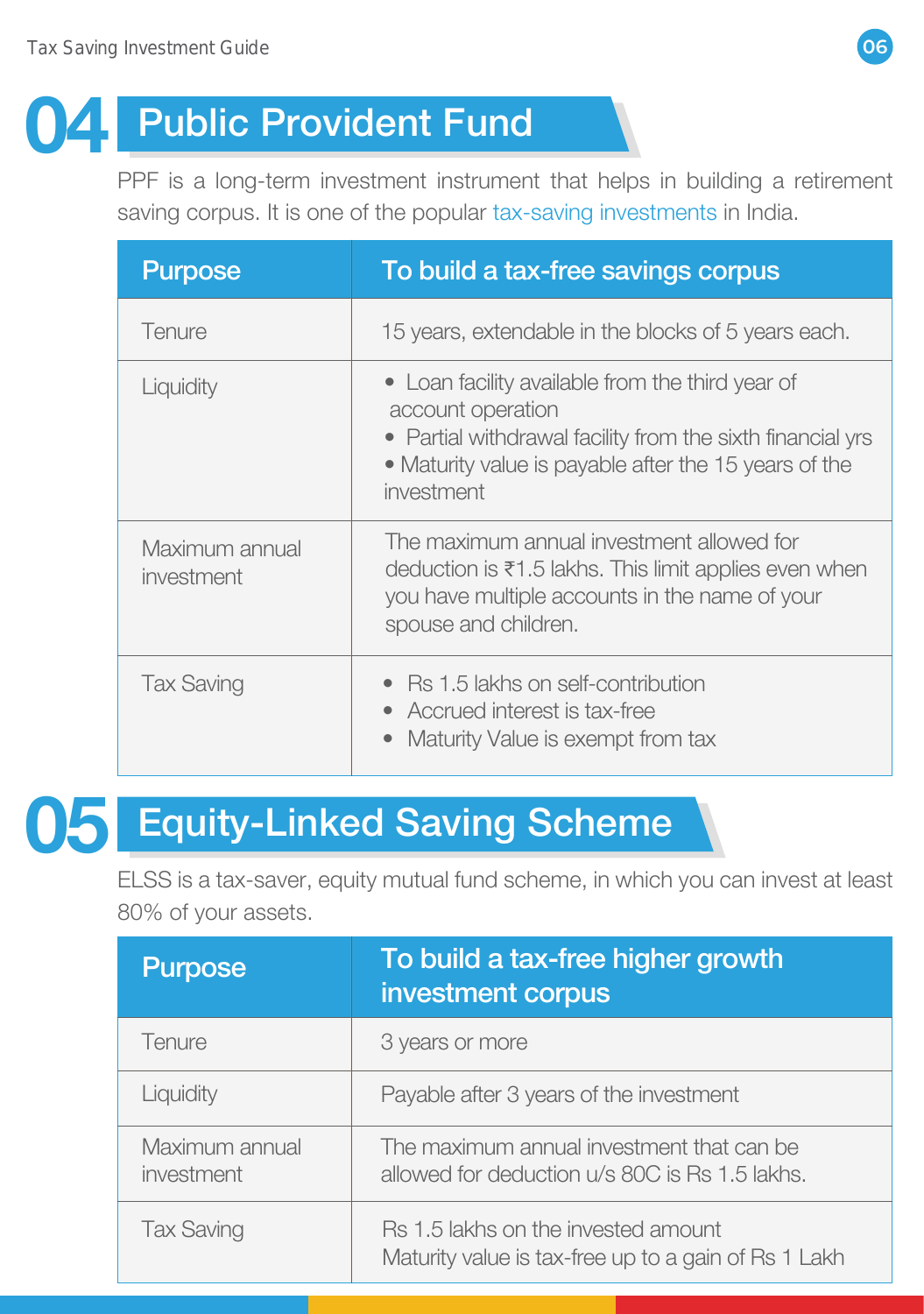



### <span id="page-6-0"></span>061 Sukanya Samriddhi Yojana

Sukanya Samriddhi Yojana ensures that your girl child has a bright and secured future.

This is a small savings scheme supported by the Union Government for opening a savings account in a post office or bank in the name of your girl child.

| <b>Purpose</b>               | To save for the education of the<br>daughters from a very early age.                                   |
|------------------------------|--------------------------------------------------------------------------------------------------------|
| <b>Tenure</b>                | 21 years or till the daughter gets married                                                             |
| Liquidity                    | Payable only after 21 years                                                                            |
| Maximum annual<br>investment | Rs 1.5 lakhs                                                                                           |
| <b>Tax Saving</b>            | Up to Rs 1.5 lakhs on the invested amount<br>Accrued Interest is tax-free<br>Maturity is also tax-free |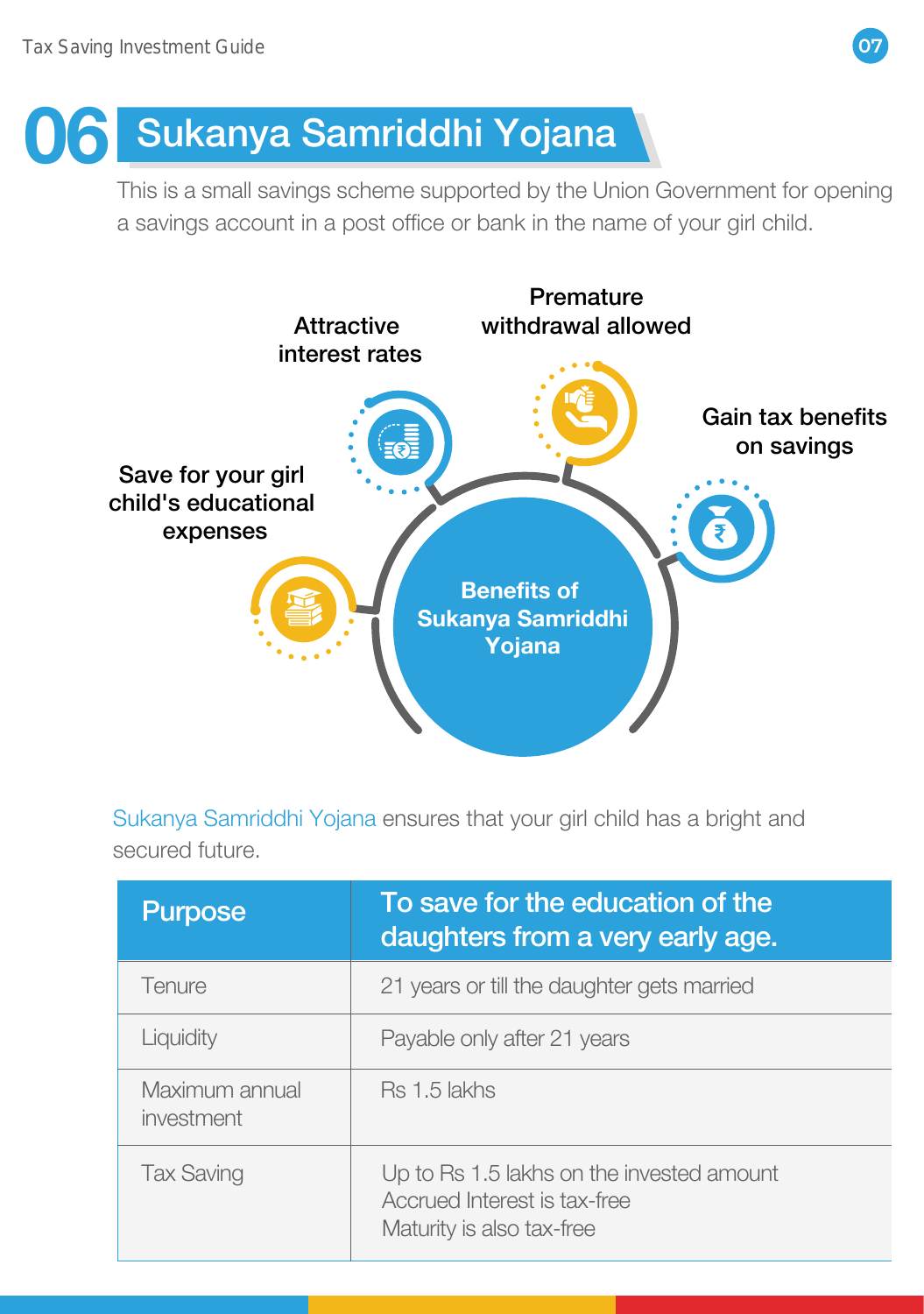

#### <span id="page-7-0"></span> $\mathbf{O}$ National saving certificate

NSC is a government-sponsored fixed-income investment scheme.

| <b>Purpose</b>               | To regularly invest and earn interest at<br>minimum risk.                                                                                           |
|------------------------------|-----------------------------------------------------------------------------------------------------------------------------------------------------|
| Tenure                       | 5 or 10 years                                                                                                                                       |
| Liquidity                    | Payable after 5 or 10 years as selected by the<br>investor.                                                                                         |
| Maximum annual<br>investment | No limit                                                                                                                                            |
| <b>Tax Saving</b>            | • Up to Rs 1.5 lakhs for invested money<br>• Accrued interest is considered reinvested so not<br>taxed in the same year. However, you can choose to |

pay the tax on this interest every year or at maturity.

• Maturity interest receipt is taxable

#### 08 Senior Citizen Savings

SCSS is a government-sponsored savings instrument for senior citizens.

| Purpose                      | To provide quarterly interest payments to<br>senior citizens (above 60 years of age).                                                  |
|------------------------------|----------------------------------------------------------------------------------------------------------------------------------------|
| <b>Tenure</b>                | 5 years extendible to 8 years                                                                                                          |
| Liquidity                    | Payable on or after the expiry of 5 years or 8 years<br>where the account was extended from the date of<br>the opening of the account. |
| Maximum annual<br>investment | The maximum investment at the time of account<br>opening shall not be more than Rs 15 lakhs.                                           |
| <b>Tax Saving</b>            | Up to Rs 1.5 lakhs on the invested amount<br>Interest received is taxable                                                              |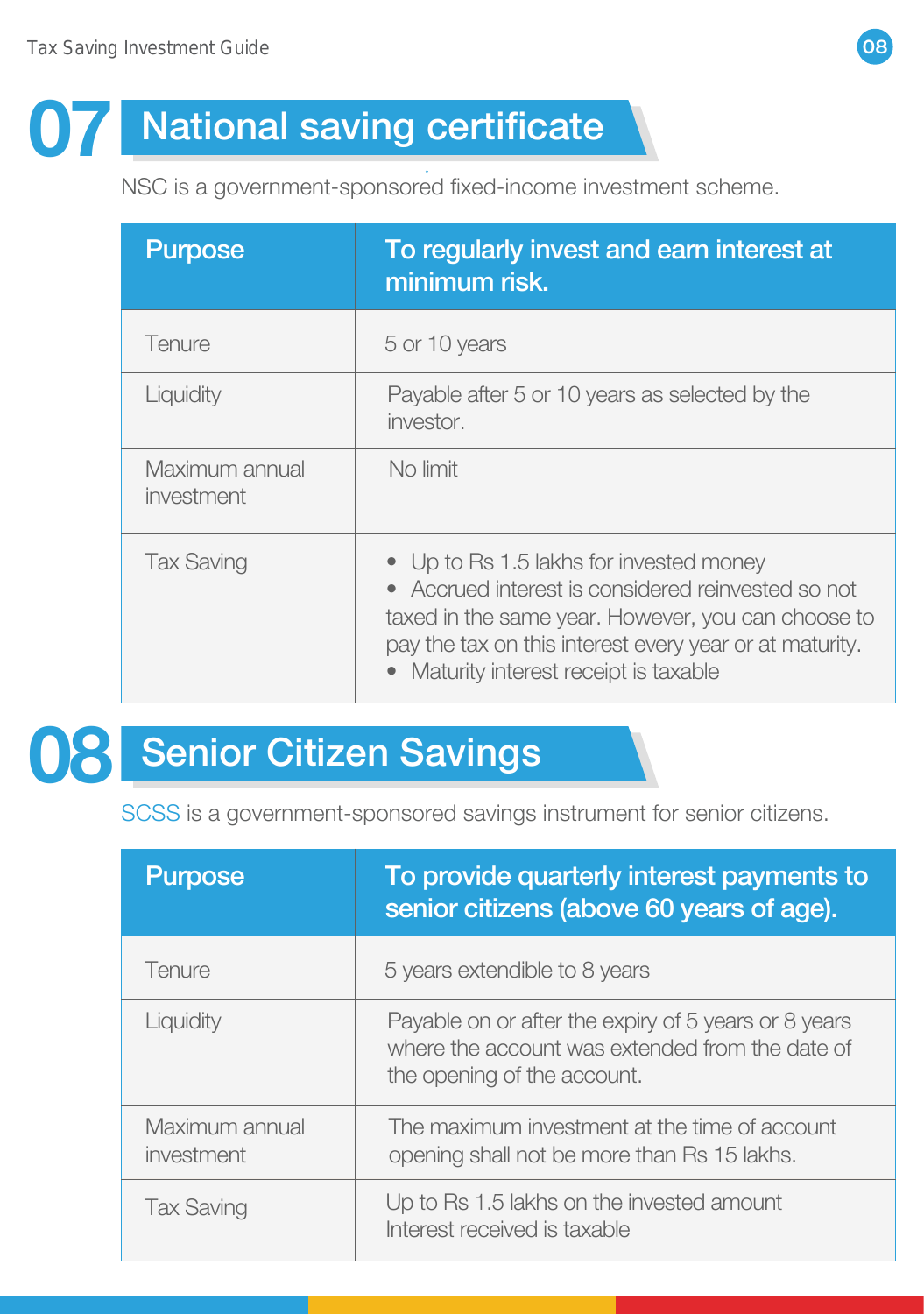

Unit Linked Insurance Plan (ULIP) is an investment-oriented insurance plan that grows your money through a diversified asset portfolio. You can select the portfolio ratio among equity, debt, mutual funds, and hybrid funds.

#### <span id="page-8-0"></span>**U9** Unit Linked Insurance Plan

| <b>Purpose</b>               | To reap compounding growth benefits by<br>investing money in various securities like<br>equity, debt and mutual funds.                                                                    |
|------------------------------|-------------------------------------------------------------------------------------------------------------------------------------------------------------------------------------------|
| <b>Tenure</b>                | 5 years or as selected by the policyholder                                                                                                                                                |
| Liquidity                    | Partial withdrawals after 5 years.                                                                                                                                                        |
| Maximum annual<br>investment | However, ULIP plans have an annual limit of<br>Rs 2.5 lakhs to stay tax-exempt                                                                                                            |
| <b>Tax Saving</b>            | Investment up to Rs 1.5 lakhs available as a<br>deduction in a financial year<br>If the tax-saving conditions are met, accrued growth,<br>bonuses and maturity values are exempt from tax |





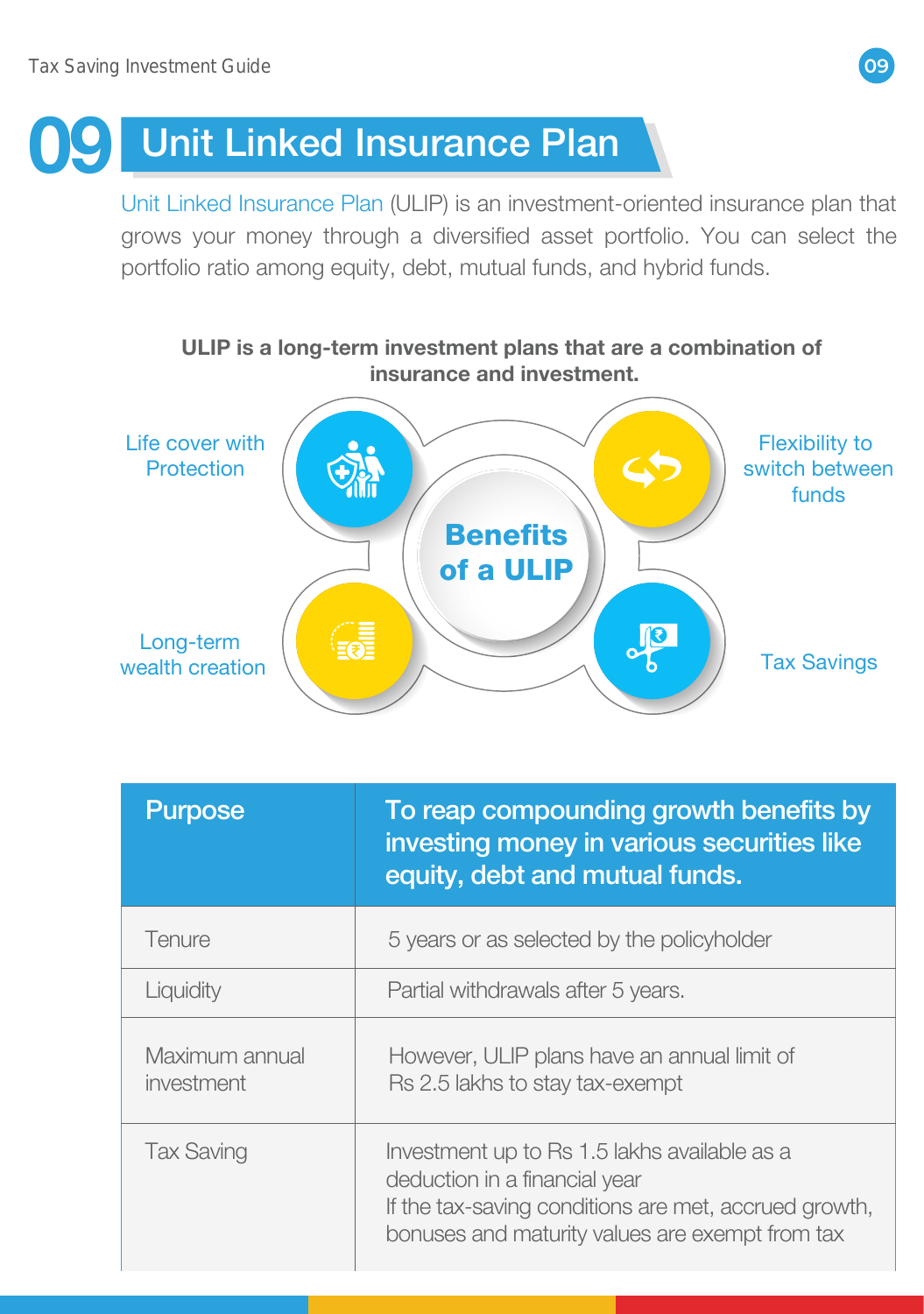This is a Term fixed deposit, which is a very common savings option among investors with a low-risk appetite. Here, you can park your lump sum amount and earn tax-free interest income on it.



## <span id="page-9-0"></span>10 5-Year Tax-Saving Fixed Deposit

| <b>Purpose</b>               | To create a risk-free and tax-free savings<br>corpus. Other purposes may include<br>· Guaranteed returns,<br>. Choice of interest pay-out,<br>. liquidity through an Overdraft facility |
|------------------------------|-----------------------------------------------------------------------------------------------------------------------------------------------------------------------------------------|
| <b>Tenure</b>                | 5 or 10 years as selected by the depositor                                                                                                                                              |
| Liquidity                    | Payable only after 5 years                                                                                                                                                              |
| Maximum annual<br>investment | No limit                                                                                                                                                                                |
| <b>Tax Saving</b>            | Deduction available for investment of up to<br>Rs 1.5 lakhs in a financial year<br>Interest is taxable every year                                                                       |

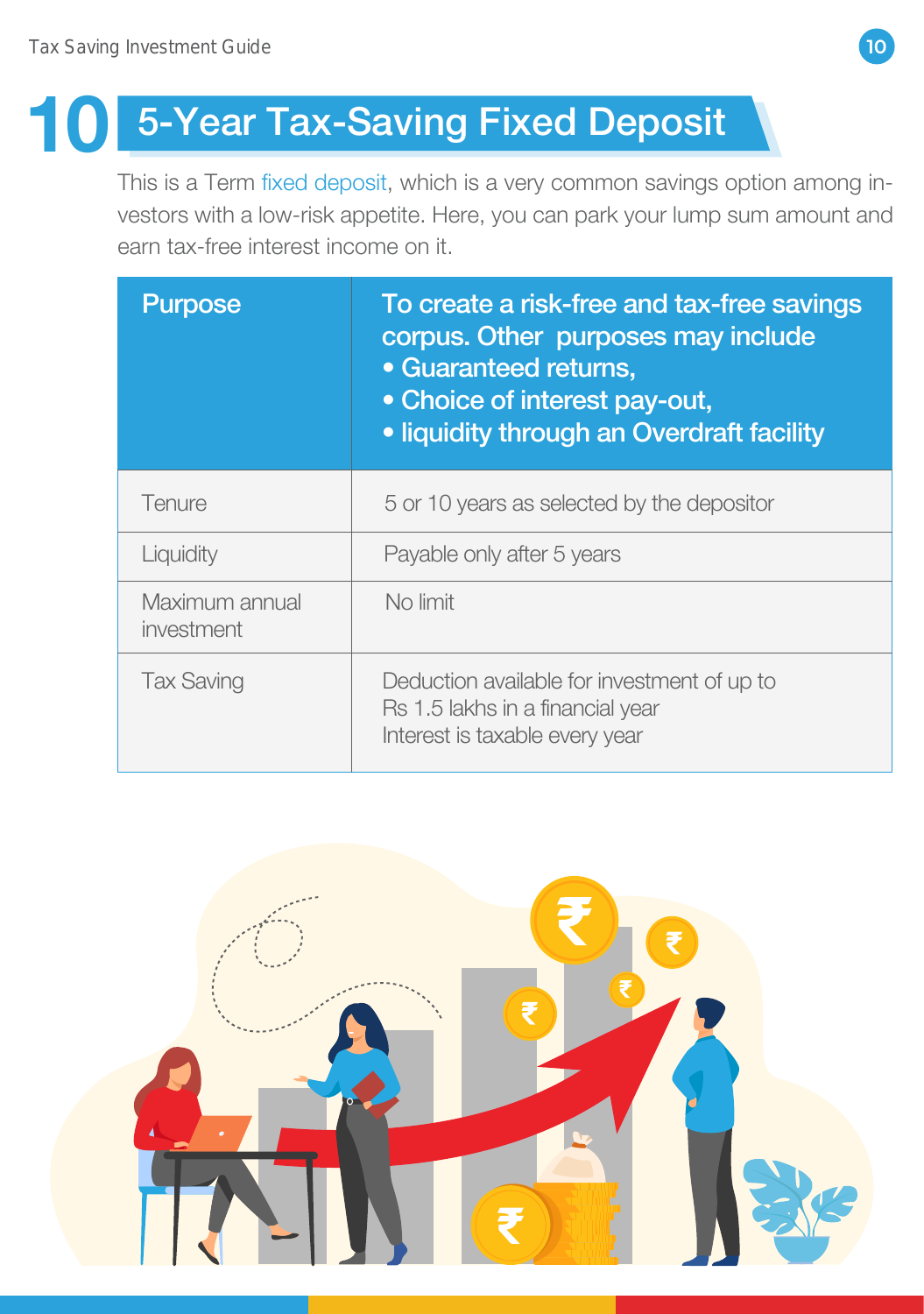Savings and investment income are generally charged to income tax. The types of income covered are subjected to income tax. The main objective behind investing in tax-saving instruments is to reduce the tax incidence on the savings and to decrease the burden of taxes.

Here are the key reasons why you should invest in tax-saving investments:



An additional annual investment of up to TPS 20,000 is allowed as a deduction u/s 80CCF

## Why should you Buy Tax-Saving Investments?

Infrastructure bonds are the debt instruments issuing by government infrastructure companies or NBFCs. These are related to ongoing government-funded infrastructure projects within India.



## <span id="page-10-0"></span>11 Infrastructure Bonds

| <b>Purpose</b>               | To earn a safe and tax-free interest<br>income                                                                              |
|------------------------------|-----------------------------------------------------------------------------------------------------------------------------|
| Tenure                       | Can vary between 10 to 15 years                                                                                             |
| Liquidity                    | Can be sold only after 5 years.                                                                                             |
| Maximum annual<br>investment | No specific limit depends on the issue                                                                                      |
| <b>Tax Saving</b>            | Deduction of up to Rs 1 lakh available under section<br><b>80C</b><br>An additional annual investment of un to Rs 20 000 is |

### Maximise Tax-Free Incomes & Lower Taxable Income

This is the most evident reason behind investing in tax-saving investments. Claiming 80C deductions on the tax-saving investments and schemes is the easiest way to reduce tax incidence on the gross income.

You can easily claim a deduction of up to Rs 1.5 lakhs from your gross taxable income by investing a part of your income into a tax-saving investment.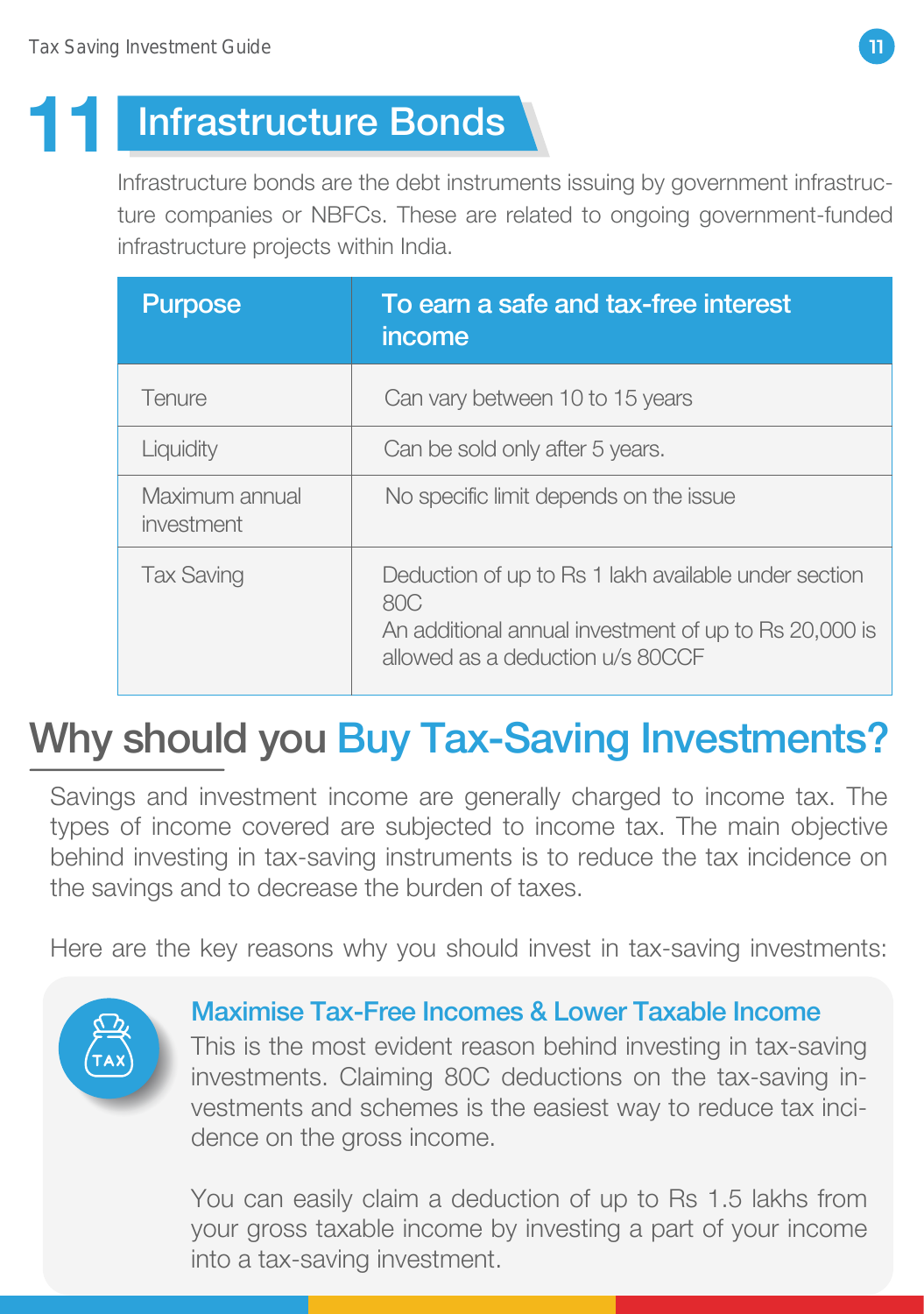Investing in tax-saving investments through SIP mode allows you to save and invest monthly instalments into your investment plan. This increases the convenience of investment and gradually develops the regular saving habit.

### Liquidity & Systematic tax-free withdrawals

Various tax-saving investments such as ULIP plans and ELSS offer you the maximum liquidity benefit and systematic withdrawal option. The short lock-in periods of PPF, ULIP and

ELSS plans offer improved liquidity.

Subject to other conditions under section 10(10D). in case of ULIP, customer can avail benefit under section 10(10D) only for the policies for which annual premium is less then 2.5 lack.

In ELSS mutual funds, the lock-in period is even lesser, i.e., only 3 years. So, your money will not be locked up for longer tenures if you invest in tax-saving investments.



### **Convenience**





### Compounding wealth over a long tenure

An ideal tax-saving investment will save your taxes. At the same time, it will help you reap the benefits of compounding interest over time. Investments like the ULIP plans give you higher financial growth with great flexibility to withdraw your funds.

With such tax-saving investment plans, you can develop a regular habit of saving, which can gradually grow your corpus at an exponential rate.

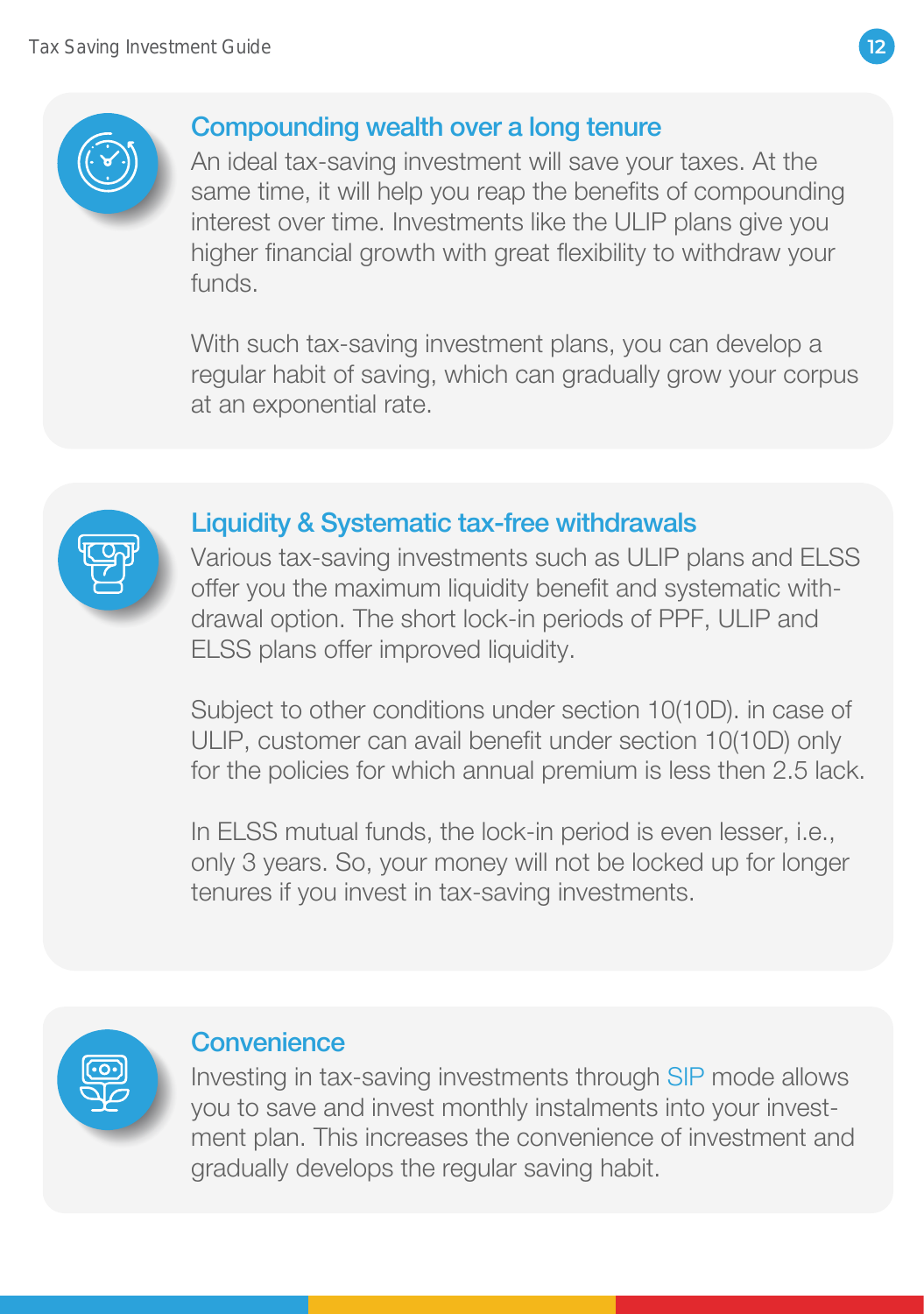

## <span id="page-12-0"></span>Features of Tax-Saving Investments

To invest smartly, you must have an understanding of different type investment options available as per your risk appetite. Making the right investment decision will help you stay aligned with your financial goals. A tax-saving plan should have some have the following features:

The convenience of the tax-saving investments gradually develops the regular investment habit. This is something that gives you the benefit of compounding wealth in the long run and exponentially grows your savings corpus.

## i. Regular Investment

Smart investment plans like the endowment and ULIPs have the feature of systematic partial withdrawals. This ensures that you regularly receive money for fulfilling your long-term goals like your child's education, buying a new home, etc.

## ii. Partial Withdrawal

Retirement plans like ULIPs offer you the opportunity to invest in multiple assets ranging from equity, debt, and hybrid funds. Here, you can also realign your portfolio using various portfolio management strategies. Through multiple asset options in your portfolio, you can get higher growth benefits over a long period.



Smart investment plans like the endowment and ULIPs have the feature of systematic partial withdrawals. This ensures that you regularly receive money for fulfilling your long-term goals like your child's education, buying a new home, etc.Automated portfolio management is an added benefit in ULIP. If you invest in a smart ULIP, you can realign your portfolio using various portfolio management strategies. Through the perfect ratio of the multiple asset options available in your portfolio, you can reap higher growth benefits over long investment tenure.

## iii. Portfolio Management

### iv. Diversified Asset Options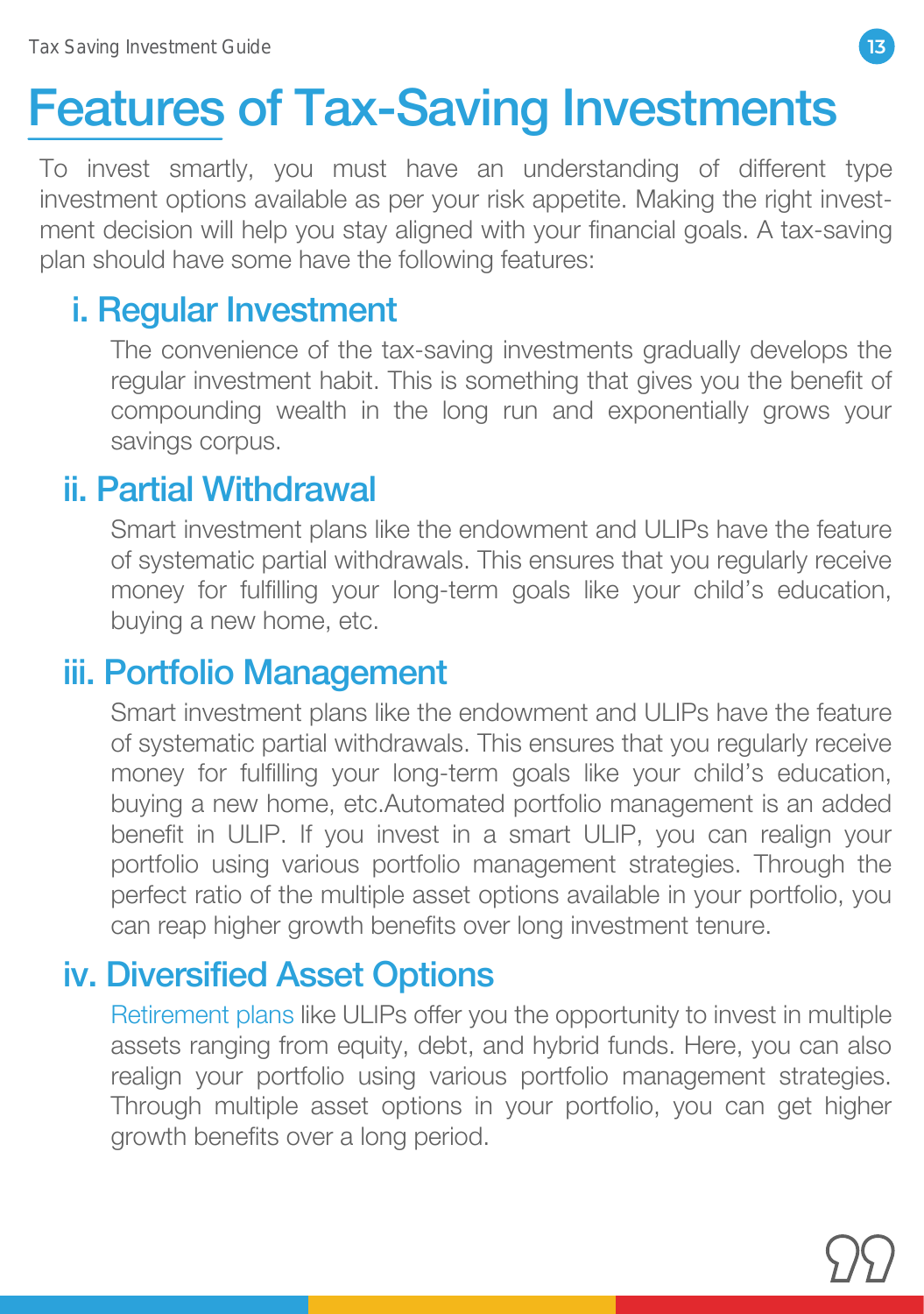

compounding effect. Tax saving investments offers you the opportunity to invest for the long term. The longer will be your investment tenure, the more will be your financial growth, due to the



The prime benefit of investing now is that it will increase in the coming years. Such plans help you to achieve your long-term goals as well. There are a host of benefits of investing in a tax-saving investment plan:



## <span id="page-13-0"></span>Benefits of Tax-Saving Investments

It is quite easy and convenient for you to put aside a small portion of your income every month into tax-saving investments. This does not put any burden on your financial budget and helps you grow your wealth with a compounding effect.



### Regular Saving Habit

Tax saving investment develops a healthy habit of keeping aside a small portion of the income for the future. Regular tax-saving gradually makes you financially independent and protects your long-term goals.



### Wealth-Building

Tax-saving investments also act as lucrative schemes to build a significant savings corpus, with which you can fulfil all your long-term financial goals. You can even fulfil your wealth



### Long Term Investment

### Financial Ease

### Safeguard Your Wealth from Tax

The main objective of investing in tax saving instruments is to alleviate your tax burden and to invest your tax-free income into lucrative plans that can rather grow your money.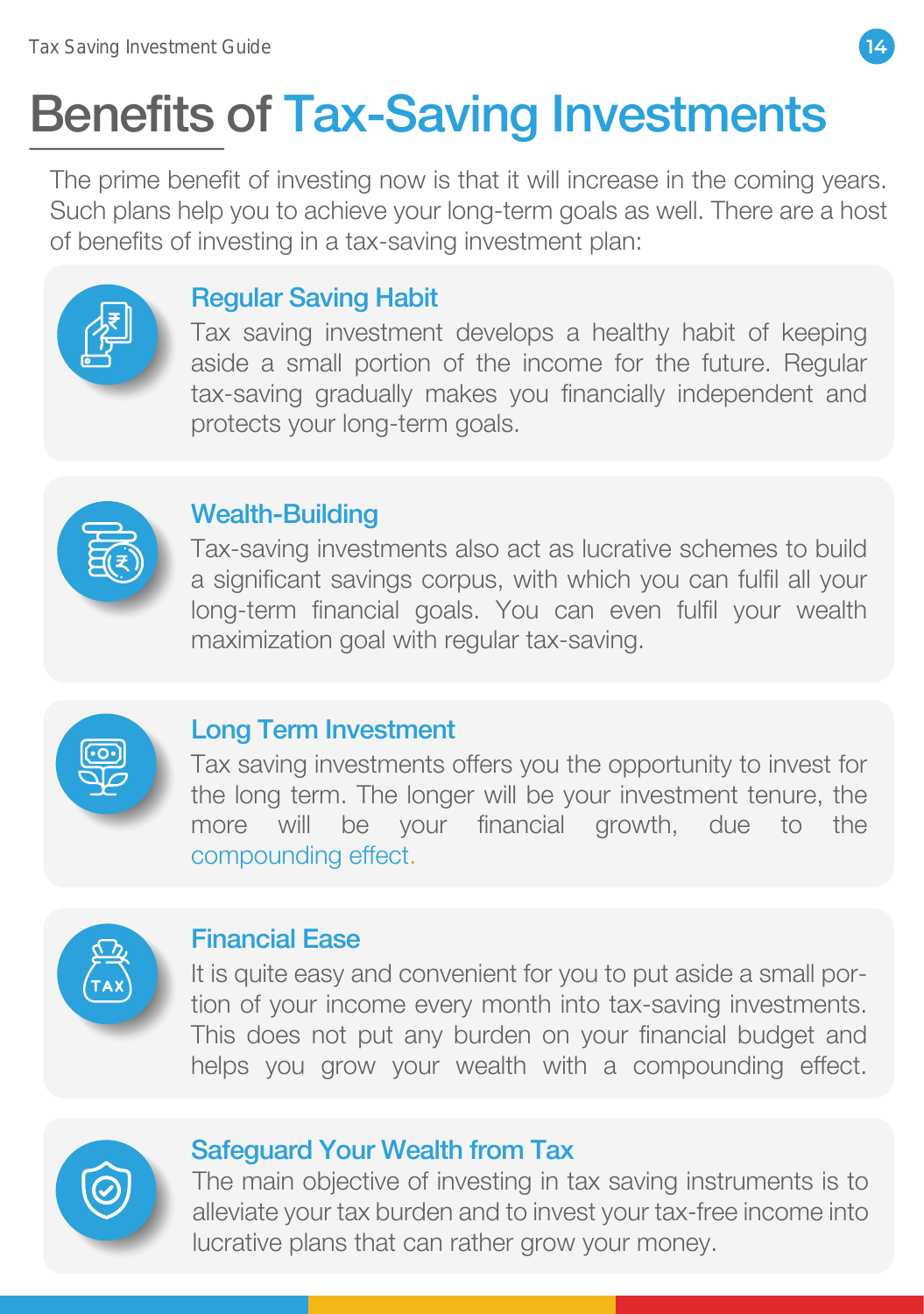If you are not saving and investing, you are missing out on a lot of opportunities to shape your finances. The question is how do you start investing? Steps involved in buying a tax-saving investment plan:



## <span id="page-14-0"></span>How to Buy Tax-Saving Investment Plans?

Firstly, you need to figure out how much tax you want to save. Understand that saving tax on present investment is not the only objective. You also need to ensure that long-term investments have minimum tax incidents later. Thus, the objective should be to invest maximum savings into tax-exempt options.

### Step-1. How much do you need to invest?

### Step-3. Select the investment option

The majority of tax-saving investments require five years or more to mature. Thus, allocating money in a tax-saving instrument for a goal closer than five years would be unwise.

### Step-2. How much money you can invest for more than five years?

Once you get the final amount to be saved in taxes, you can select the right investment plan for you. The following could be the different choices as per your risk appetite:

| <b>Aggressive</b> | ULIP, ELSS, NPS                                                                                     |
|-------------------|-----------------------------------------------------------------------------------------------------|
| <b>Tenure</b>     | ULIP, NPS                                                                                           |
| <b>Liquidity</b>  | PPF, NSC, Infrastructure Bonds, ULIP, NPS, SSY,<br>SCSS, Life Insurance Plans, Tax-saving deposits. |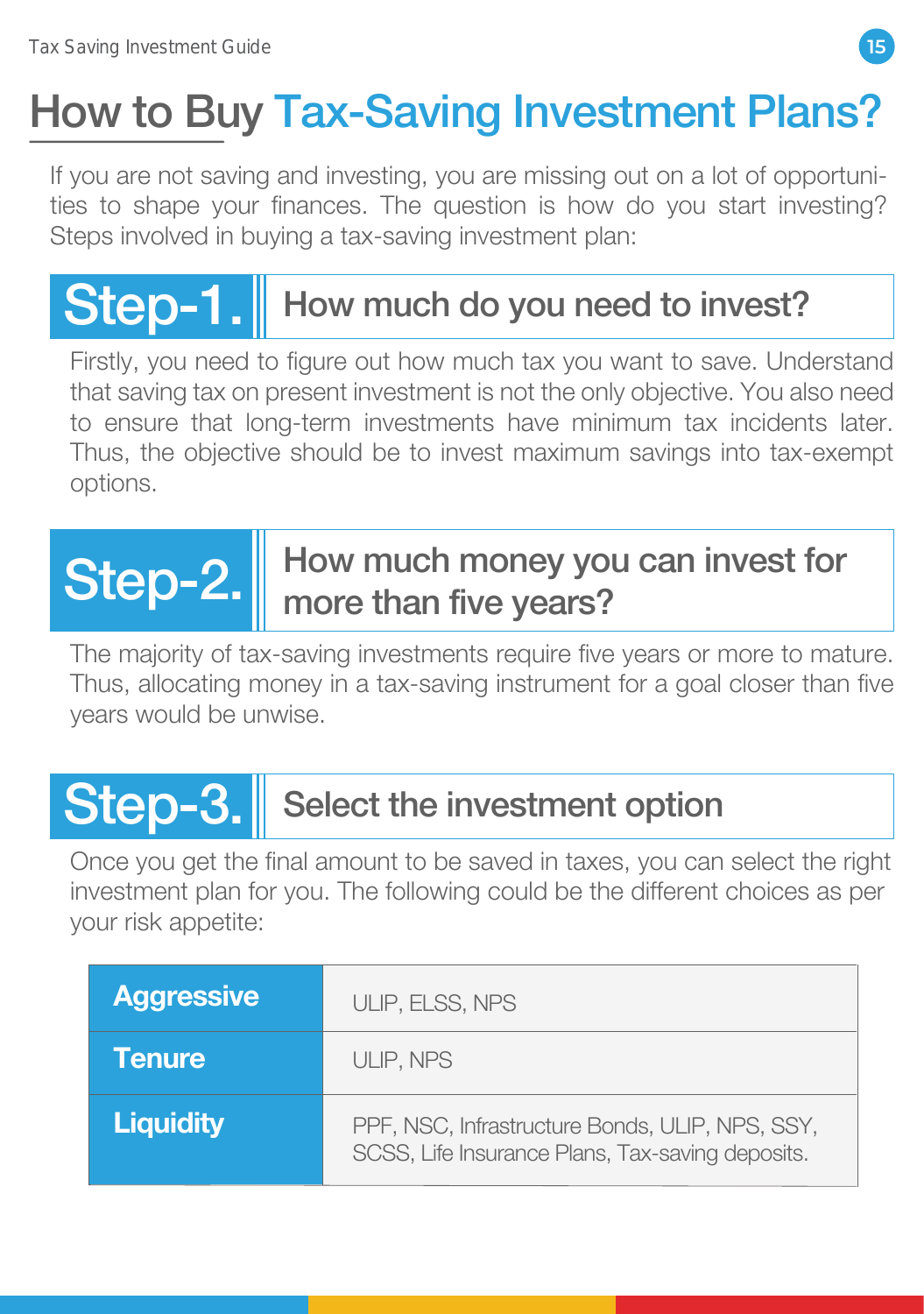

Nowadays, you can buy most tax-saving investments online. However, few investments may still require the traditional approach.

### Step-4. Mode of Purchase

Even term insurance plans have added features like regular income pay-out and accidental benefits. You cannot add these features later. Thus, you must select them before buying the plan.





Plans like ULIP and life insurance have add-on features that will help you maximise your returns, safeguard your goal and family. Once you have decided on the plan, it's time for the feature selections.

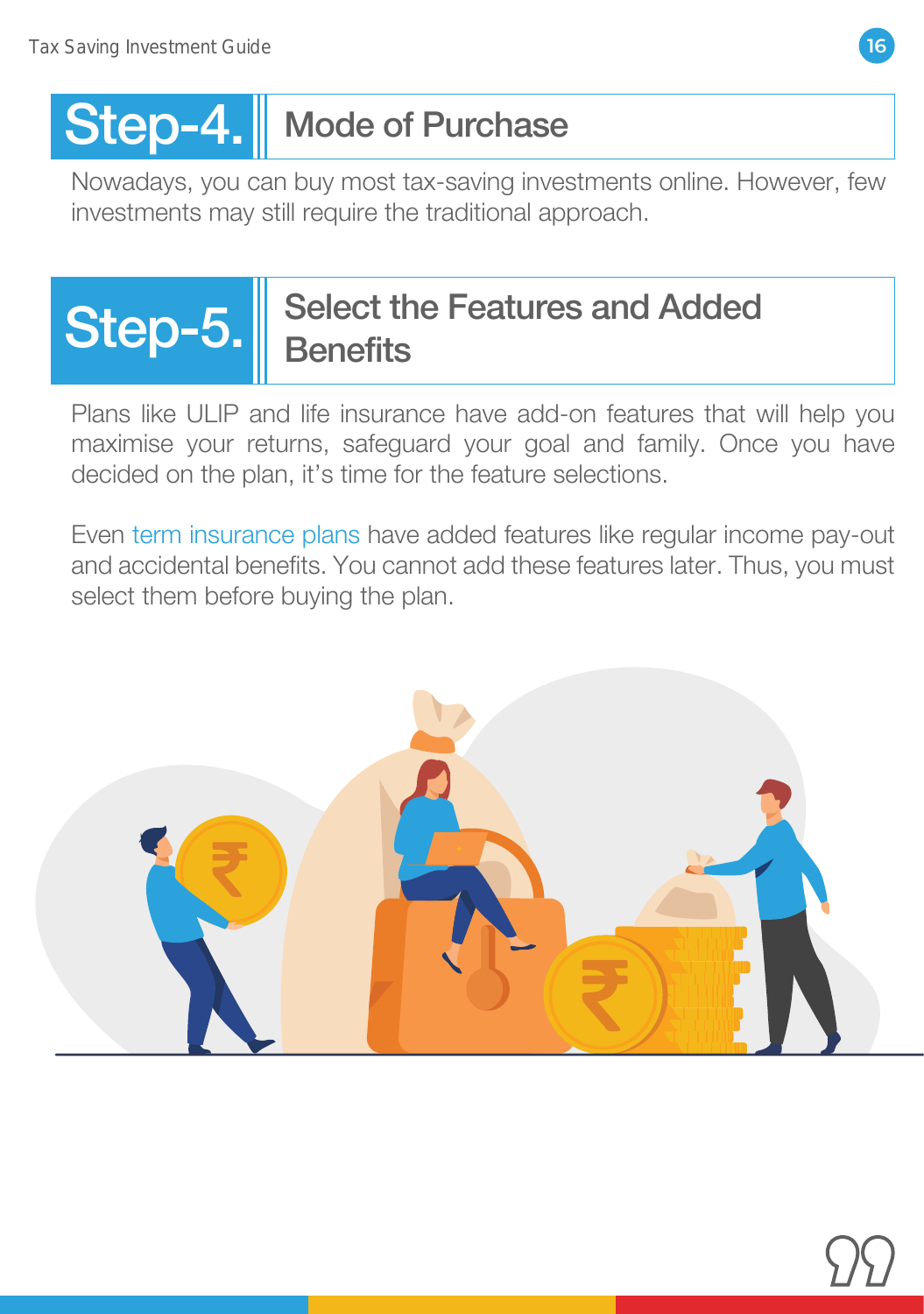

## <span id="page-16-0"></span>Who Should Buy a Tax-Saving Plan?

Ideally, almost anyone capable of saving money and investing should consider tax-saving investments. However, the motives can be different for all:



## Young Professional

As soon as you start earning, you must start doing tax savings. There are certain provisions under the Income Tax Act that provide for various deductions from the taxable salaried income. You can claim deductions on TDS on salary income up to Rs 1.5 lakhs if you have invested in tax-saving investments.

Public Provident Fund is an investment instrument that provides EEE (Triple Exemption) benefit. That means that there is tax exemption on:

1.The part of your salary invested in PPF. 2. The interest you have earned on PPF 3. The income you generate from your investment in PPF.

Other investments that provide the EEE benefit include EPF, NPS, and ELSS.

## Newly Married

For newly married couples, the objectives of the investment vary according to their family needs and goals.

1. They must invest in tax-saving instruments so as to claim deductions u/s 80C up to Rs 1.5 lakhs. If both husband and wife are working, they can claim

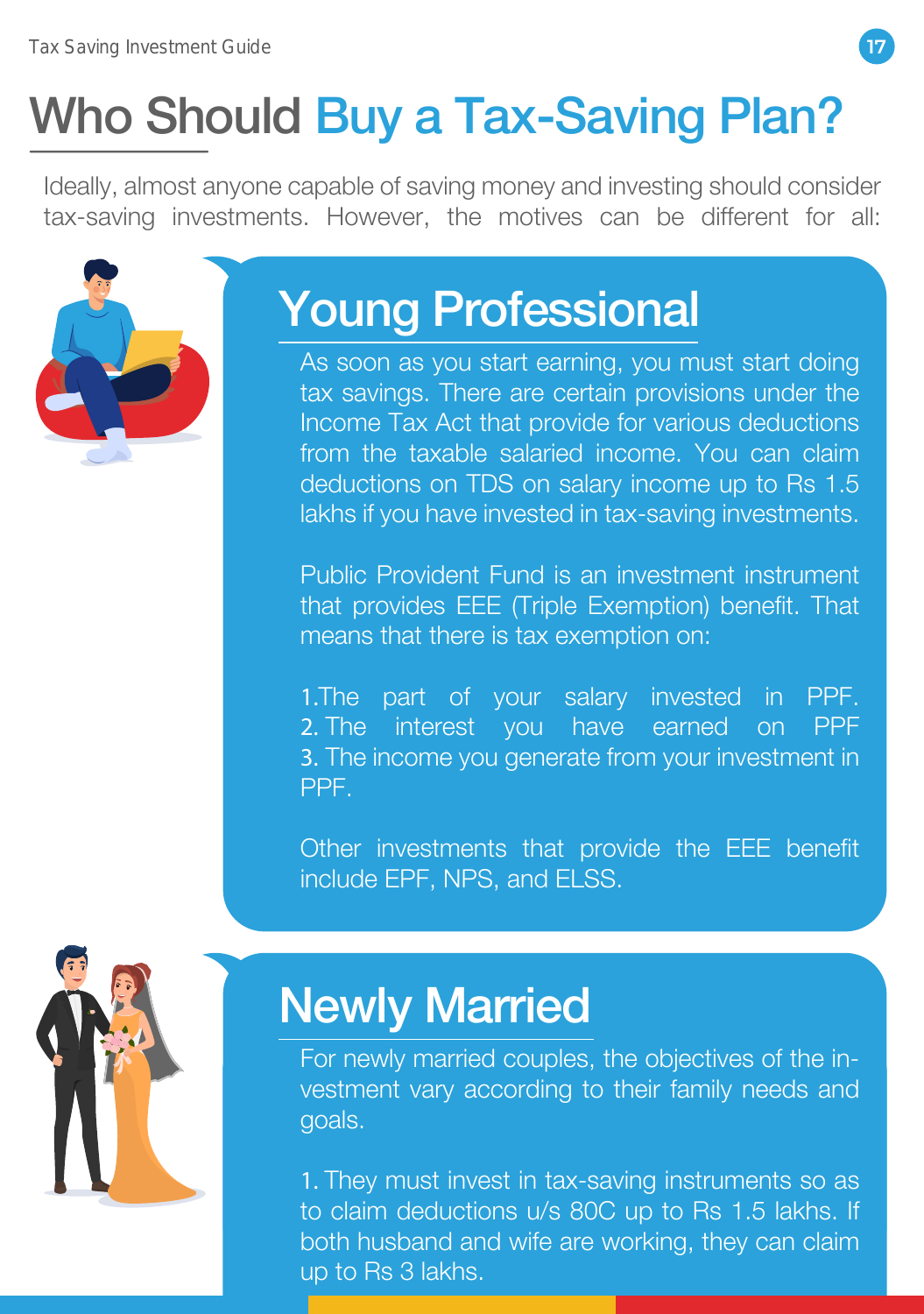## Fresh Parents

As parents you realise your ultimate responsibility, that is to ensure a bright future for the next generation. Tax-saving plans are the best for investing in your child's goals.



You can consider the following plans in this stage of life:

- Unit Linked Plans (ULIPs): You can invest aggressively and protect your child's goal from the unforeseen at the same time.
- Guaranteed Income4Life Plan by Canara HSBC • Guaranteed Life Insurance Plans: Help you to build a corpus safe from market volatility. Also, protects your financial goal from your untimely demise. Life Insurance offers life cover till you turn 99 along with guaranteed benefits.
- Other Investments: Sukanya Sammriddhi Yojana for girl children or PPF for boys.





2. They can also invest in ELSS and ULIP plans and get the EEE benefit.

3. For individual, spouse and children the limit is 25K and for parents below age 60 it is 25K. for parents above 60 age the limit will be 50K. means max. deduction in this section will be 75K.